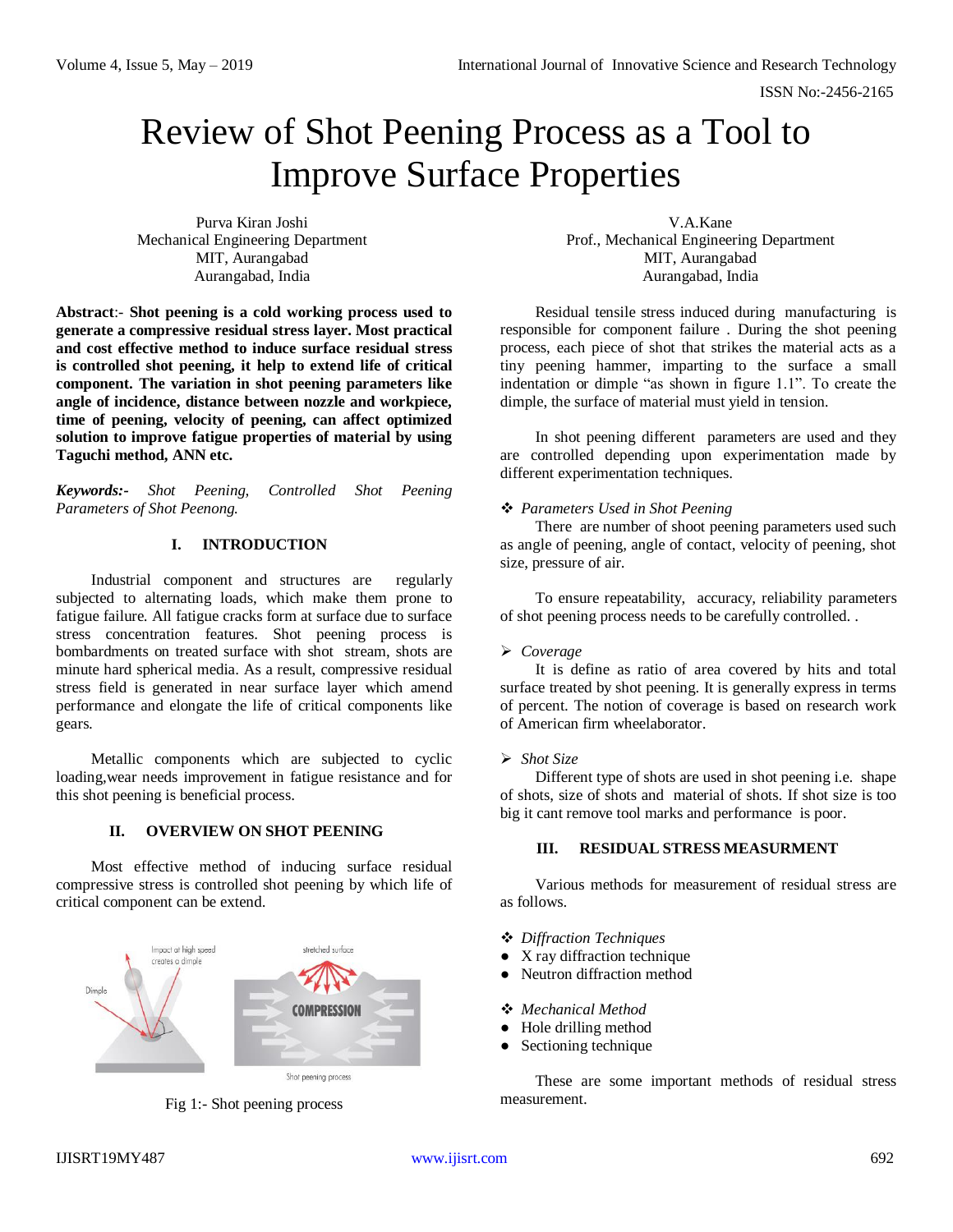#### ISSN No:-2456-2165

## **IV. EXPERIMENTATION COMPARISON**

## *Various researchers have experimented on different parameters & materials:*

G.Donzella studied process of shot peening to study residual stress induced by shot peening on some sintered steels. Shot peening was carried out with input parameters shot type, shot diameter, coverage, Alemen intensity and output parameters were residual stress, micro hardness. Micro structure analysis clearly shows presence of densified surface layer after shot peening. Where porosity was almost completely eliminated.[1]

Lechun Xieetal studied shot peening to investigate micro structure of  $(TiB+TiC)$  & its residual stress after shot peening. The diameter of sample is 15 mm and thickness 3 mm. The shot peening was performed on air blast machine with input parameters were shot hardness(700HV), shot diameter(0.3mm), shot peening time(0.5min), Shot peening intensity(0.2mmA),Coverage(100%), distance between nozzle and work piece(100mm), nozzle diameter (15mm), Velocity (0.5Mpa) and output parameters micro hardness, compressive residual stress. The experimentr concluded that compressive residual stress were introduced and improved at surface deformation layers and significant increment of micro hardness in surface layer had been observed.[2]

M.A.S Torres & Voorwald studied the shot peening process to study residual stress and stress relaxation on fatigue life of AISI 4340 steel. The shot peening was carried out on air blast machine with input parameters shot peening intensity, distance between nozzle and work piece , rotation of table, shot size and output parameters were fatigue life of material, compressive residual stress field ( CRSF). The shot peening process was done with high quality control. Fatigue test were carried out on rotating bending machine. The graph plotted depth vs. residual stress shows the compressive residual field which concluded that increase in intensity resulted in an increase in the maximum compressive residual stress and width of CRSF[3]

Molinariet studied shot peening process for the surface modifications induced by shot peening and their effect on the plane bending fatigue strength of Cr-mo steel produced by powder metallurgy. The specifications of the shot peening parameters (input) shot types ASH 170, ASH230, ASH330, shot diameters and coverage(100%), Almen intensity, Nozzle diameter, Distance between nozzle and workpiece , Angle of incidence. The residual stress profile was measured by  $X - ray$ diffraction. For different shot peening conditions the graphs were plotted as porosity vs. depth, depth vs. hardness. From experimentation it was concluded that strain hardened layer tends to decrease as the shot diameter increase[4].

Dr. lakhwinder singh analysed shot peening process for determining optimization of shot peening process for AISI 304 naustenitic steel using taguchi method and grey relational analysis with principal component analysis. The input parameters selected were nozzle angle, air pressure, time of peening, shot size and the response parameters selected were compressive residual stress, hardness. The residual stresses and harness were calculated and optimized and from compared optimized values it was concluded that GRA with 27 PCA and taguchi analysis gave optimal process parameters which gave the heighest fatigue life of the specimen [5].

Franck renaud suggested the optimized shot peening parameters for the steel specimen. For experimentation steel (17CrNiMo6)specimen was selected and material mainly for precise gear manufacturing. Input parameters selected were exposure time, nozzle diameter, air pressure, distance between nozzle and work piece, impact angle, mass flow rate and response parameter is compressive residual stress. From the experimentation it was concluded that the data related to the final material selection was collected which will be helpful for design purpose of component.[6]

## **V. CONCLUSION**

Above review reveals following conclusion:

- $\triangleright$  Fatigue properties of component can be improve by shot peening.
- $\triangleright$  Due to shot peening main changes induced in surface layer of material are compressive residual stress, work hardening and surface roughness.
- $\triangleright$  Life improvement due to compressive stress is caused by prolonging the cracks growth rate.

## **VI. APPLICATION OF SHOT PEENING**

Shot peening is used on cams, coil springs, clutch springs. Shot peenignis crucial process in spring making. Some of different types of spring includes extension springs, leaf springs and compression springs. Engine valve spring is most widely used application due to its cyclic fatigue.

## **REFRENCES**

- [1] G.Donzella, R gerosa C, G.Silva, M.Beretta.Evaluation of the esidual stresses induced by shot peening on some sintered steels, procedia Engineering 10, 2011, pp-3399- 3404.
- [2] LechunXie, chaunhaiJiang, Weiie Lu, Yanhua Chen investigation on the residual stress and microstructure of (TiB=TiC)/Ti-6Al-4V composites after shot peening, Material science and Engineering A 528,2011, pp-3423- 3427.
- [3] M.A.S Torres and Voorwald,An evaluation of shot peening redual stress and stresss relaxation on ftigue life of AISI 4340 steel International Journal of fatigue 24,2004,pp-877-886.